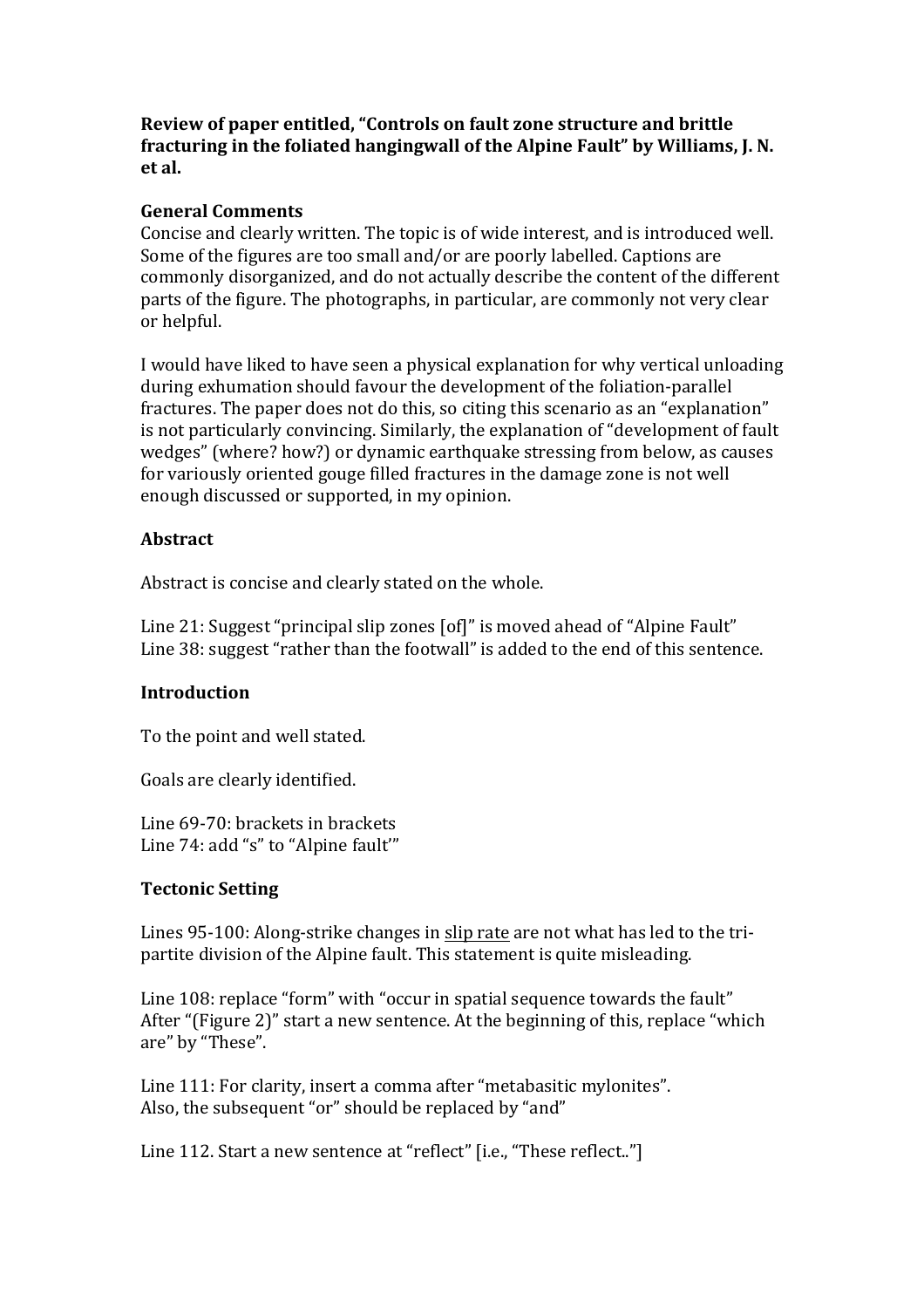Line 117: Insert "brittle overprint" after "This"

Line 122: "projection of outcrops" is unclear in meaning or logic, as written. "Measurements" of what? Why does a seemingly artificial projection process at the surface require a planar zone at  $>4$  km depth? What are the assumptions?

Line 125: I disagree that the AF necessarily has a dip of 45 degrees at  $>4$  km, or that the data mentioned by the authors demonstrates this, and I note that the statement is not supported by any references.

#### **Methodology**

In Section 3.1 need to start out by pointing out the known shallow dip of the fault at DFDP-1?

Line  $140$ : If the DFDP-1 holes are up to  $150$  m deep, why was only  $25$  m of core investigated for this study? Explain.

Line 152. Insert comma after "Appendix A"

Line 156. "Distances" is vague. How measured, in what direction?

Line 160: They were measured not "collected"

Line  $163$ : What uncertainties in the measured quantities (e.g., fracture density) are introduced by assuming a generic "thrust" fault dip of exactly  $30^{\circ}$  when the actual fault dip may be different than that?

Line 164: an extraneous comma.

Line  $166$ : it is a method, not a "methodology". The "-ology" is a little pretentious, in my opinion.

Line 180: I disagree that Norris and Cooper (1995) demonstrated that the Alpine fault dips  $c. 45^\circ$  below the Amythyst tunnel locality. Also, "circa" is a time term, not a spatial or angular term.

Line 181: See my statement above regarding line 163 and uncertainties tied to an assumed fault dip.

Lines 187-190: "intense fracturing" adjacent to "minor" faults is not measured, nor was it captured in the cores (due to their poor recovery). For the paper, only quite intact cores (i.e., the least fractured intervals) were imaged by CT from which corresponding fracture densities were derived. How representative are these fracture density estimates likely to be? Are they maxima or minima?

Shouldn't this sampling bias be acknowledged and implications for using the results be mentioned?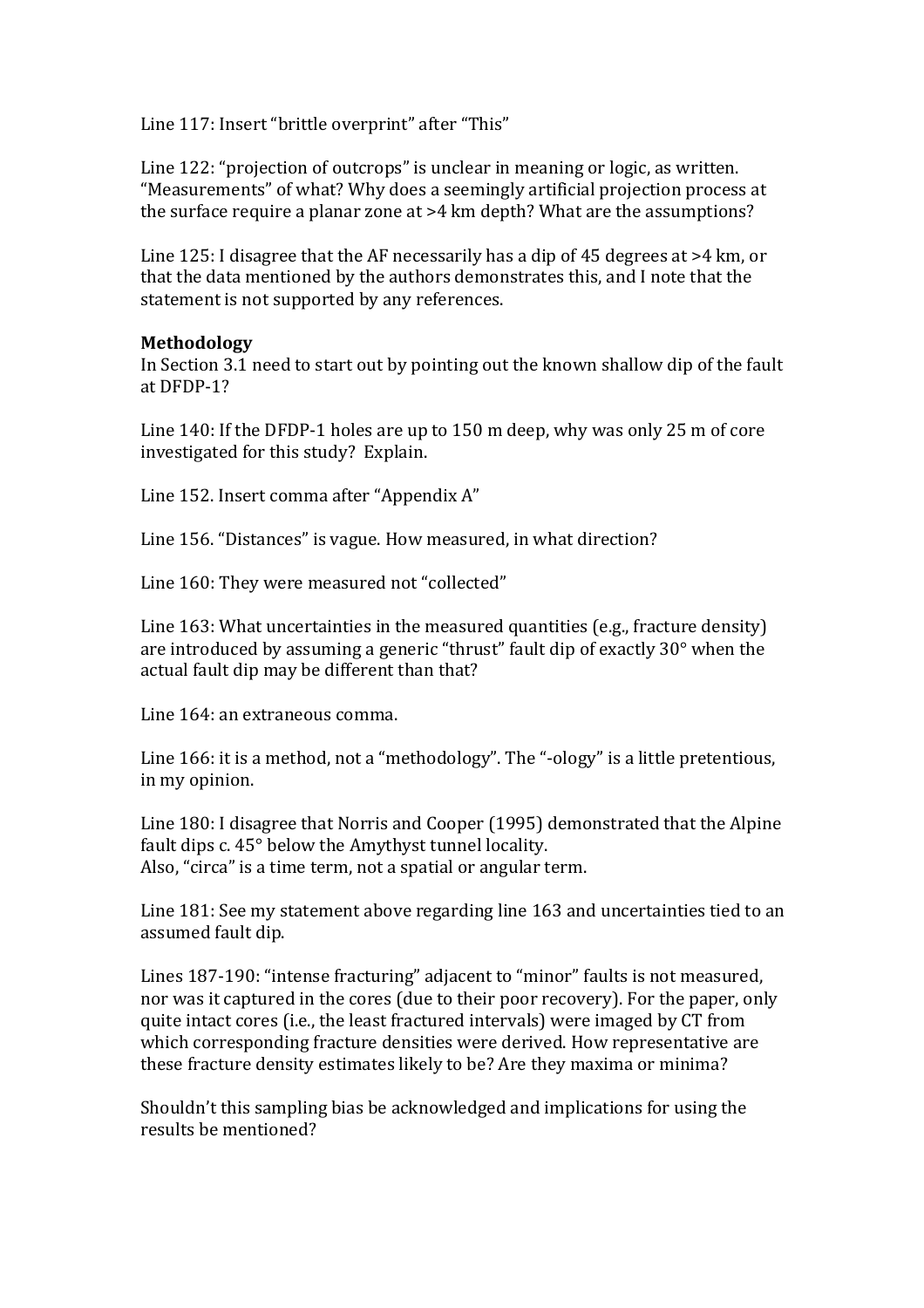Lines 198-200: This statement is only true if the top vs. bottom of each piece of core was marked as they came out of the ground. Please elaborate.

Line 199: What is the "known orientation," how was it measured, and what are the uncertainties in this assigned  $\text{dip}/\text{or } \text{dip}$  direction?

# **Results**

Line 214: What are the criteria used to distinguish "fractures" from "foliations" in the BHTV? To what degree can one be confident that these criteria "work"? How about your comparison of the BHTV plots with the cores?

Line 217: What is meant by "type of fracture"? Vague and unclear. Do you mean "host rock type"?

Line 221: It would be good and appropriate here to site a statistical measure of fault attitude "clustering" rather simply stating qualitatively that one subset of the data is "more clustered" than the other. The plots are not very convincing on their own.

Line 251: Be exact. This is in the Alpine Schist.

## **Discussion**

Lines  $269-274$ . Authors refer to the field-observed fractures at  $>160$  m from fault as being "mostly open." Given they are observed at the face of an outcrop in a high rainfall setting, can one be sure that they do not have gouge in them at depth a short distance below the exposed ground surface? See vour lines 258-259. Do you really know that they are open? In the Amethyst road tunnel, which  $is > 160$  m from the fault, many of the observed foliation-parallel fractures are gouge filled (personal observation).

Lines 306-307: I am unconvinced that the transect data has demonstrated a "confining pressure" cause/effect for foliation-parallel fracturing/or not. This is an interpretation—not a fact.

Line 332: I have no idea what "broadly oriented" means.

Lines 321-322 and Line 331: These statements seem to contradict one another: The fracture density is spatially constant—but it  $\text{isn't(?)}$ . Please clarify and be exact and consistent.

Line 336: "They are considered necessary" By whom? Why? This is weak and inexact language.

Line 348: I have no idea what an "intensive" fracture is.

Line 368: depends on your definition of "fault zone" As you point out, this is not an absolute or clearly defined quantity. And what do you mean by "total" fault zone width? Are there other measures of "partial" fault zone width?